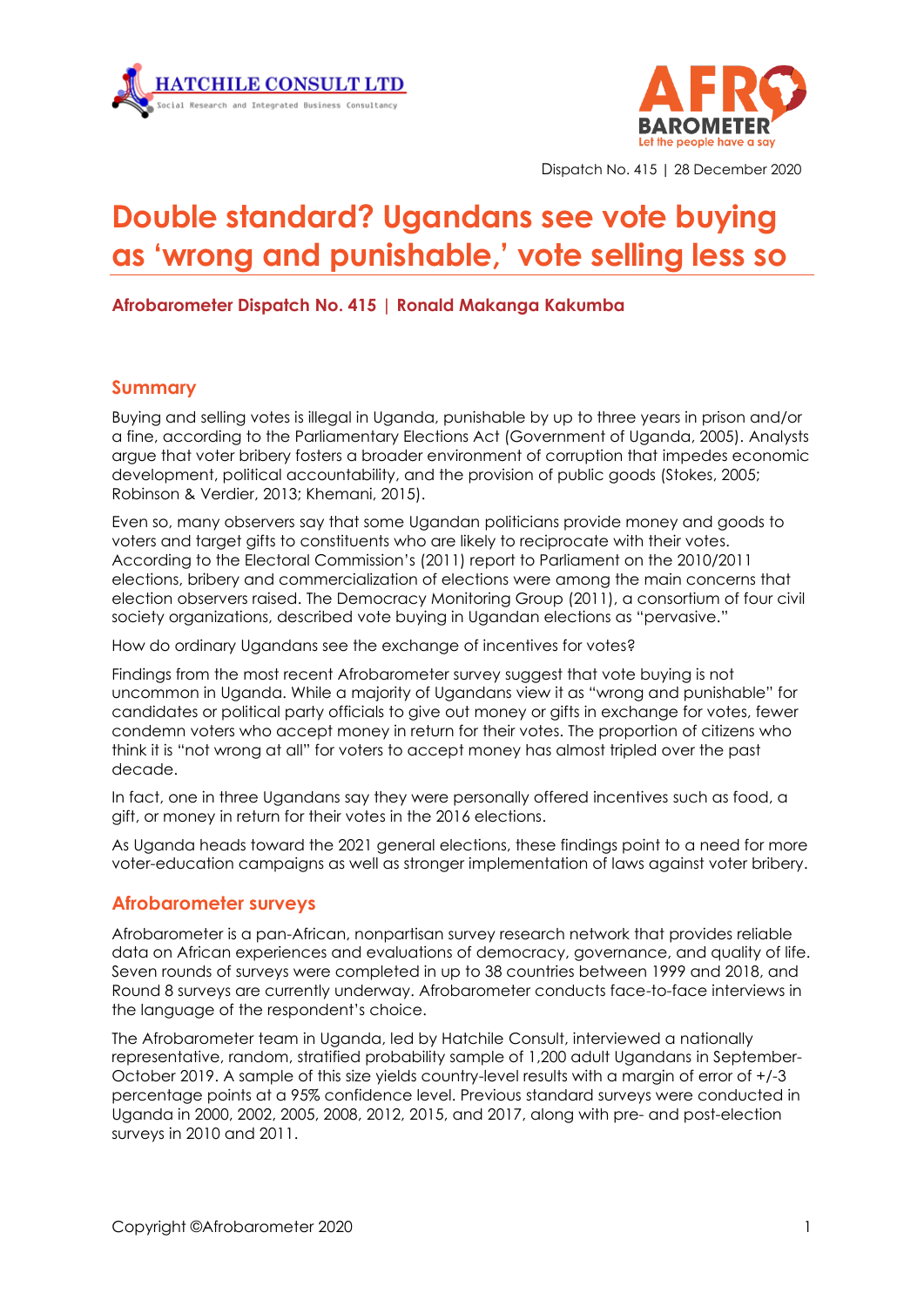

## **Key findings**

- A majority (56%) of Ugandans say it is "wrong and punishable" for candidates or political party officials to offer money in return for a vote, a 7-percentage-point increase from 2010. One in four (27%) consider the practice "wrong but understandable." Only 15% say it is "not wrong at all."
- However, only about four in 10 (39%) consider it "wrong and punishable" for voters to receive money in return for their votes. The proportion of respondents who say it is "not wrong at all" for voters to accept money increased by 15 percentage points between 2010 and 2019, from 9% to 24%.
- One-third (34%) of Ugandans say they were offered incentives such as gifts, money, or food in return for their votes in the 2016 election. Less educated and poor citizens are more likely to report being offered voting incentives than their more educated and better-off counterparts.
- Among 34 African countries surveyed in 2011/2013, Uganda recorded the highest percentage of respondents (41%) who said they were offered voting incentives.
- In 2015, half of Ugandans said voters are "always" (31%) or "often" (19%) bribed in the country's elections. A quarter (25%) said voter bribery occurs "sometimes," while only 18% said voters are "never" bribed.

## **Is it wrong? Vote buying vs. vote selling**

A majority (56%) of Ugandans say it is "wrong and punishable" for a candidate or party official to offer money in return for a vote (Figure 1). Another one in four (27%) consider it "wrong but understandable," while only 15% say it is "not wrong at all."

Over the past decade, the proportion of citizens who say it is "wrong and punishable" for a candidate or political party official to offer money in return for a vote has increased by 7 percentage points, from 49% in 2010 to 56%, while the share of those who consider the practice "wrong but understandable" declined by 11 percentage points, from 38% in 2010 to 27% in 2019 (Figure 2).



**Figure 1: Wrong to offer money in return for vote?** | Uganda | 2019

*Respondents were asked: In some places in Uganda, candidates for political office or people from political parties sometimes offer money to voters in return for their vote. Do you think it is not wrong at all, wrong but understandable, or wrong and punishable for a candidate or party official to offer money in return for a vote?*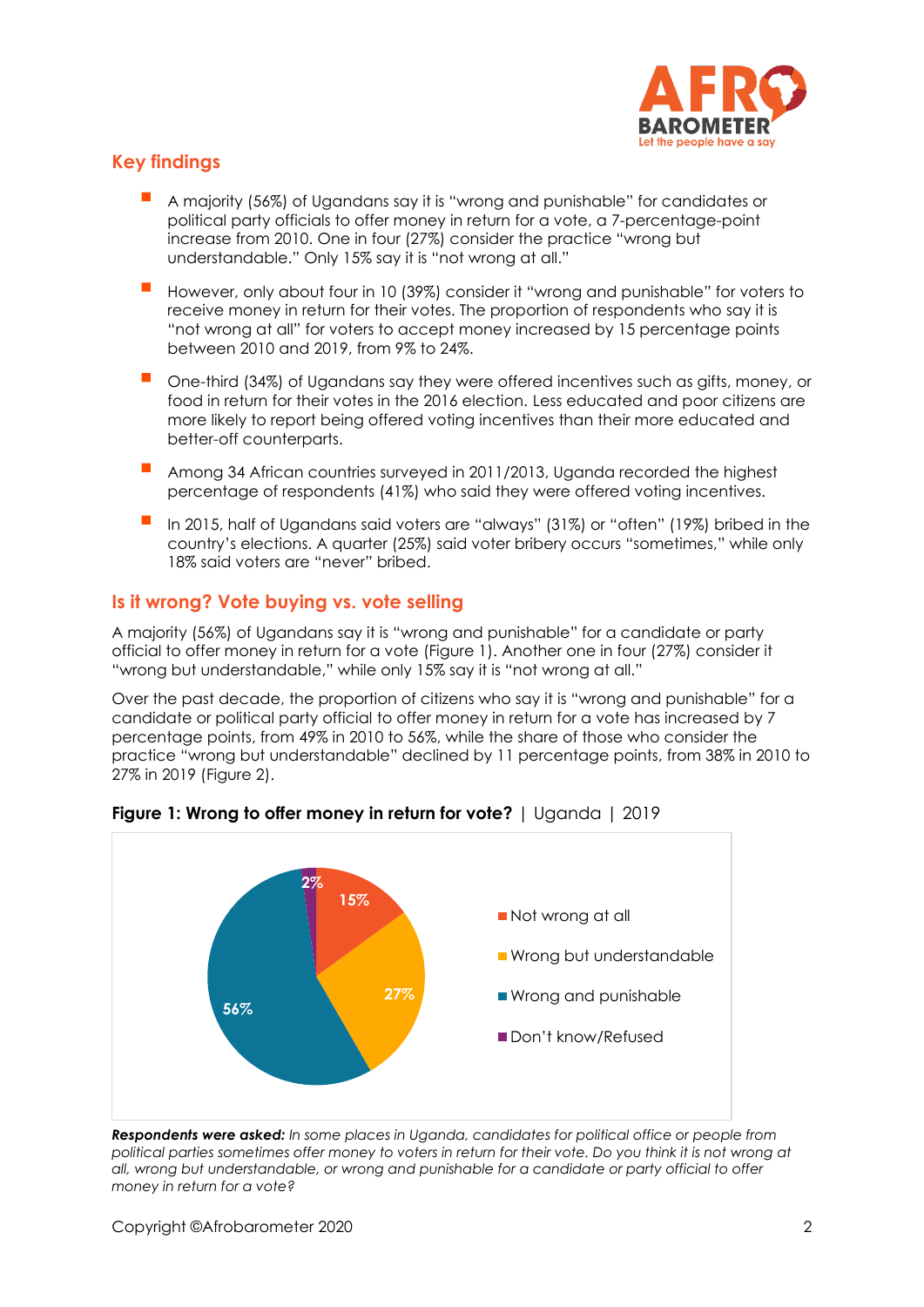



**Figure 2: Wrong to offer money in return for vote?** | Uganda | 2010-2019

*Respondents were asked: In some places in Uganda, candidates for political office or people from political parties sometimes offer money to voters in return for their vote. Do you think it is not wrong at all, wrong but understandable, or wrong and punishable for a candidate or party official to offer money in return for a vote?*

But even though a majority of Ugandans disapprove of vote buying by politicians, only about four in 10 (39%) say it is "wrong and punishable" for voters to accept money in return for their votes. More than one-third (36%) say it is "wrong but understandable" for voters to accept money, and about one-fourth (24%) consider vote selling "not wrong at all" (Figure 3).

Between 2010 and 2019, the proportion of citizens who say it is "not wrong at all" for voters to accept money in return for their vote increased by 15 percentage points, from 9% to 24% (Figure 4).



**Figure 3: Wrong to accept money in return for vote?** | Uganda | 2019

*Respondents were asked: In some places in Uganda, candidates for political office or people from political parties sometimes offer money to voters in return for their vote. Do you think it is not wrong at all, wrong but understandable, or wrong and punishable for a voter to accept money in return for his or her vote?*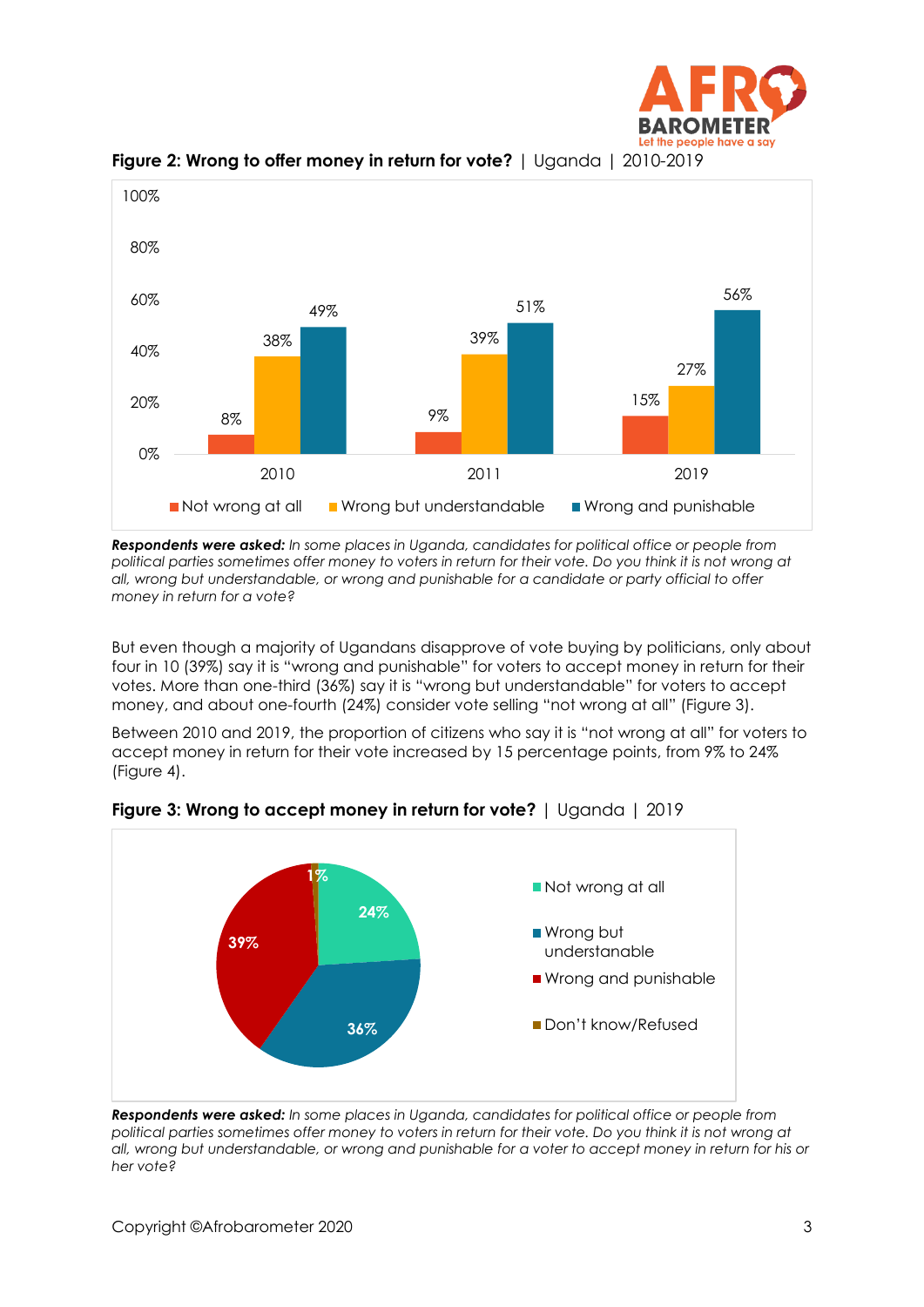



**Figure 4: Wrong to accept money in return for vote?** | Uganda | 2010-2019

*Respondents were asked: In some places in Uganda, candidates for political office or people from political parties sometimes offer money to voters in return for their vote. Do you think it is not wrong at all, wrong but understandable, or wrong and punishable for a voter to accept money in return for his or her vote?* 

The more negative view of vote buying by politicians than of vote selling by voters holds across almost all major socio-demographic groups, reaching a 26-percentage-point gap in urban areas (61% vs. 35%) (Figure 5).

With respect to vote buying, urban residents (61%), men (59%), economically better-off individuals<sup>1</sup> (59%-62%), and citizens with secondary (60%) or post-secondary (64%) education are more likely than their counterparts to say it is unlawful and punishable for a candidate or political party official to offer money in return for a vote. Respondents with no formal education are particularly likely to consider the practice "wrong but understandable" (36%) or "not wrong at all" (26%) (not shown).

Across different age groups and political party affiliations,<sup>2</sup> there is little difference in how citizens perceive politicians offering electoral handouts.

Almost three-fourths (73%) of residents in the Western Region disapprove of paying for votes – twice as many as in the Eastern Region (36%).

When it comes to vote selling, rural residents, men, the poorest citizens, more educated respondents, and older people are somewhat more likely to disapprove, but differences and patterns are less pronounced than for attitudes toward vote buying.

**<sup>1</sup>** Afrobarometer's Lived Poverty Index (LPI) measures respondents' levels of material deprivation by asking how often they or their families went without basic necessities (enough food, enough water, medical care, enough cooking fuel, and a cash income) during the preceding year. For more on lived poverty, see Mattes (2020).

**<sup>2</sup>** Afrobarometer determines political affiliation based on responses to the questions, "*Do you feel close to any particular political party?*" and, if yes, "*Which party is that?*"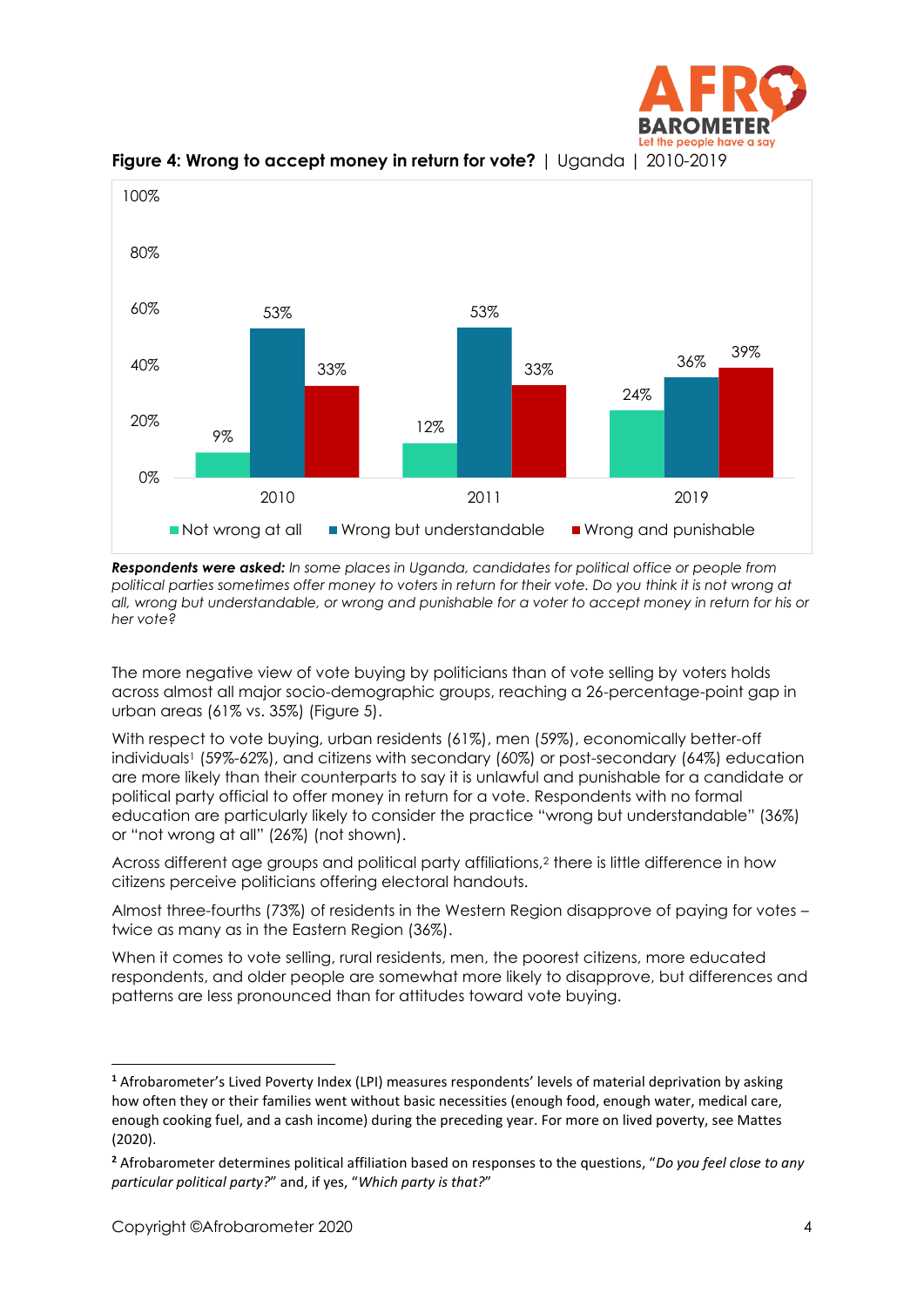

#### **Figure 5: 'Wrong and punishable' to offer/accept money in return for vote**

| by socio-demographic group and region | Uganda | 2019



*Respondents were asked: In some places in Uganda, candidates for political office or people from political parties sometimes offer money to voters in return for their vote. Do you think it is not wrong at all, wrong but understandable, or wrong and punishable: For a candidate or party official to offer money in return for a vote? For a voter to accept money in return for his or her vote? (% who say "wrong and punishable")*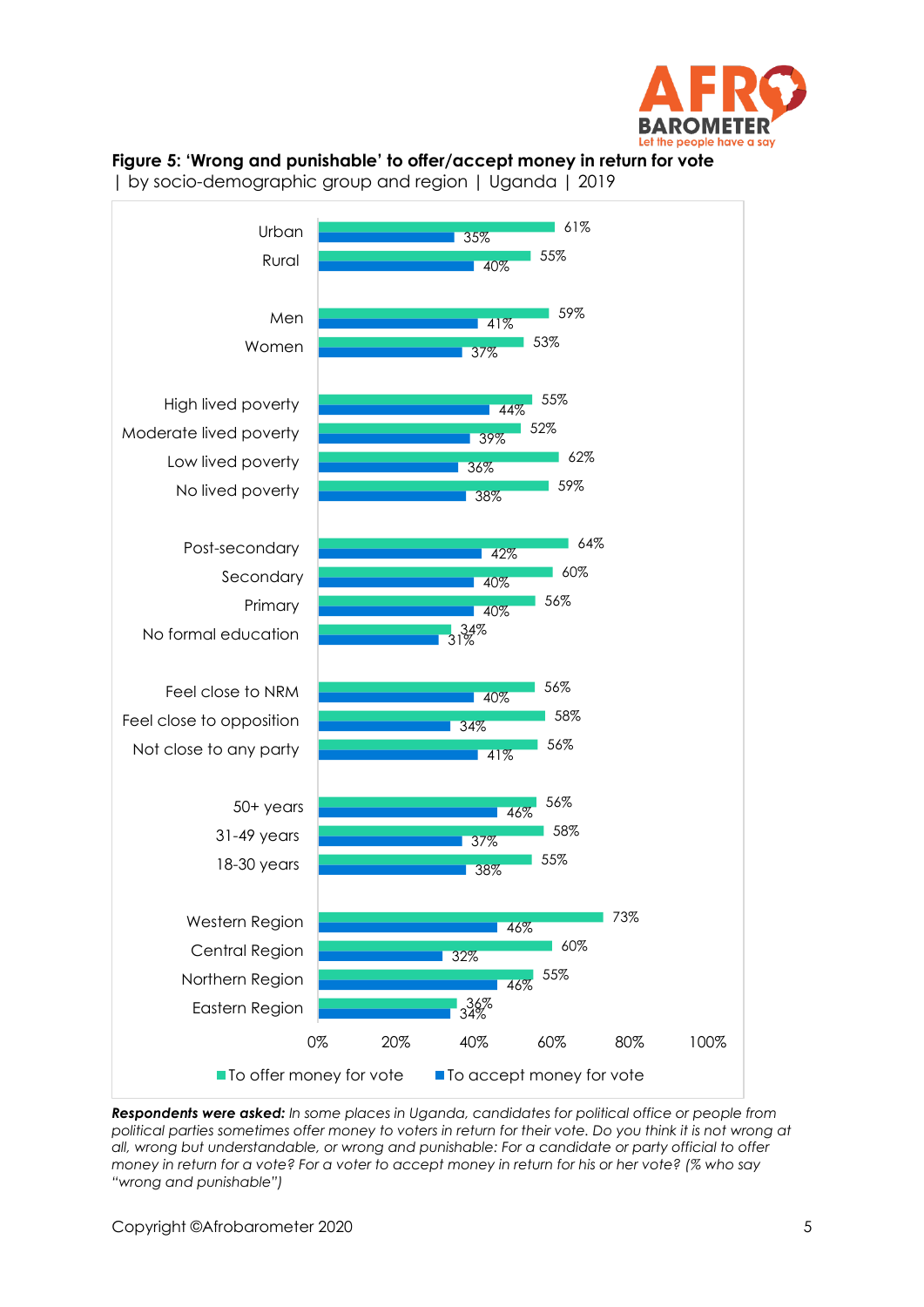

## **Citizens' experience of voter bribery in Uganda**

To gauge citizens' experience with voter bribery, Afrobarometer has asked in several survey rounds, "*During the last national election in [20XX}, how often, if ever, did a candidate or someone from a political party offer you something, like food, a gift, or money, in return for your vote?*" In 2019 in Uganda, one-third (34%) of respondents say they were offered election incentives at least once during the 2016 election, down from 41% during the 2011 election (reported in the 2012 survey) and about the same as in the 2001 election (35%, reported in the 2005 survey) (Figure 6).



**Figure 6: Offered voting incentive during last election?** | Uganda | 2005-2019

**Respondents were asked:** *During the last national election in [20XX], how often, if ever, did a candidate or someone from a political party offer you something, like food, a gift, or money, in return for your vote?*

In the 2016 election, the self-reported experience of being offered incentives in exchange for one's vote was significantly more common among the least educated (43%) than among the most-educated citizens (26%), as well as among rural residents (36%) compared to urbanites (26%) (Figure 7). Opposition supporters (40%) are more likely to report being offered incentives to vote than are ruling-party supporters (33%) or non-partisans (29%).

The poorest (35%) and moderately poor (38%) are more likely than the moderately well-off (28%) and the wealthy (31%) to report being offered election incentives. Across regions, this experience was most common among residents of the Northern Region (46%).

These results suggest that citizens living in poverty are more often targeted with voting incentives than better-off people, although the differences are not very large. In the view of Stokes (2009), "poor people are risk-averse and hence value more highly a bag of goodies in hand today than the promise of redistributive public policy tomorrow." The differences by respondents' education are in line with literature on electoral clientelism suggesting that low education levels make people more vulnerable to vote buying (Kitschelt & Wilkinson, 2007).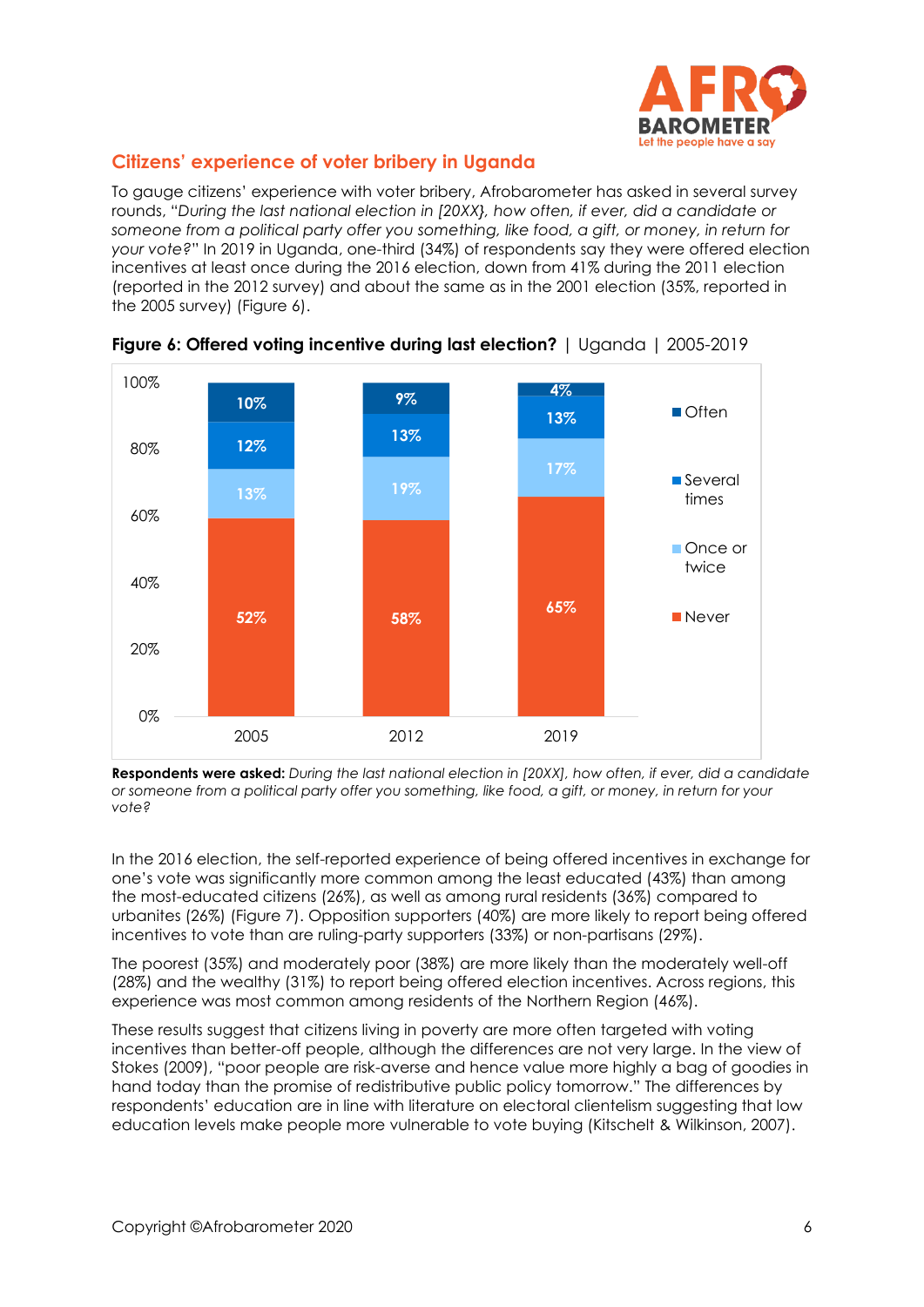



**Figure 7: Was offered voting incentive during last election** | by socio-demographic group | Uganda | 2019

**Respondents were asked:** *During the last national election in 2016, how often, if ever, did a candidate or someone from a political party offer you something, like food, a gift, or money, in return for your vote? (% who say "once or twice" or "several times" or "often")* 

Countries vary widely in citizens' experience of voter bribery. The last time Afrobarometer asked this question across its full country sample, in 34 countries in Round 5 (2011/2013), Uganda recorded the largest proportion of respondents who said they were offered voting incentives such as food, a gift, or money at least once in the previous national election (41%), followed by Benin (37%), Kenya (32%), and Liberia (29%) (Figure 8).

In contrast, fewer than one in 20 citizens reported this experience in Namibia (1%), Tunisia (2%), Mauritius (2%), Lesotho (3%), and Algeria (4%).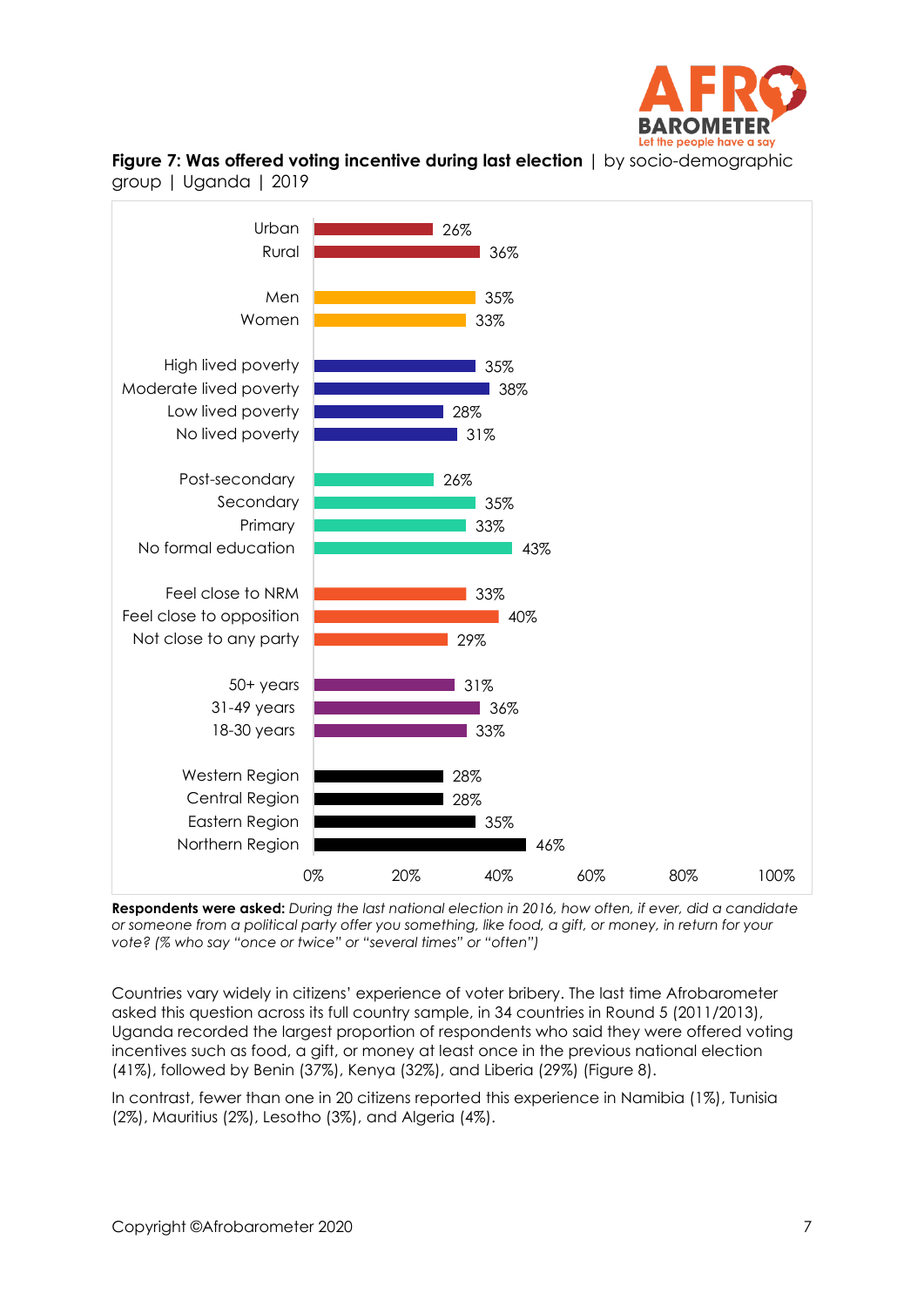



**Figure 8: Was offered voting incentive during last election** | 34 countries | 2011/2013

**Respondents were asked:** *During the last national election in [20XX], how often, if ever, did a candidate or someone from a political party offer you something, like food, a gift, or money, in return for your vote? (% who say "once or twice," "a few times," or "often")*

Another data point from 2015 confirms the idea that vote buying is not an uncommon occurrence in Uganda. Half of Ugandans said voters are "always" (31%) or "often" (19%) bribed in the country's elections. A quarter (25%) said this occur "sometimes," while only 18% said voters are "never" bribed (Figure 9).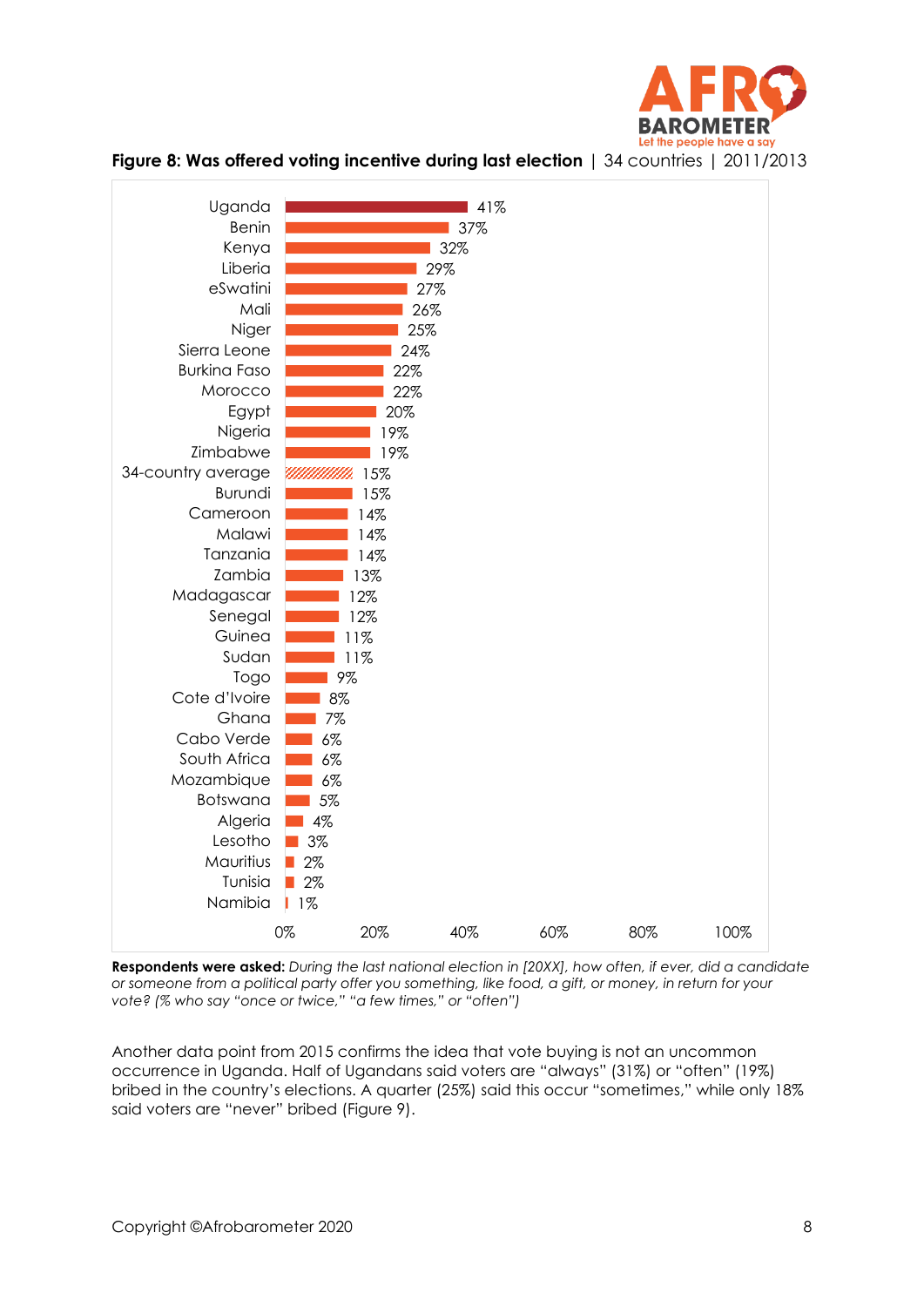



**Figure 9: How often are voters bribed?** | Uganda | 2015

**Respondents were asked:** In your opinion, how often do the following things occur in this country's *elections: Voters are bribed?*

## **Conclusion**

Despite its illegality, vote buying appears to be a fairly common practice in Uganda, personally experienced by a significant share of the population during election periods. While few citizens assert that voter bribery is "not wrong at all," Ugandans are quicker to blame politicians for offering bribes than they are to blame voters for accepting them. This may reflect an understanding that ordinary people – especially poor people – may value "a bag of goodies in hand" (Stokes, 2009) more highly than policy promises from the campaign trail.

As Uganda heads toward the 2021 general elections, these findings suggest a need for more specific and directed voter education against vote buying, as well as stronger implementation of laws on voter bribery.

> Do your own analysis of Afrobarometer data – on any question, for any country and survey round. It's easy and free at www.afrobarometer.org/online-data-analysis.